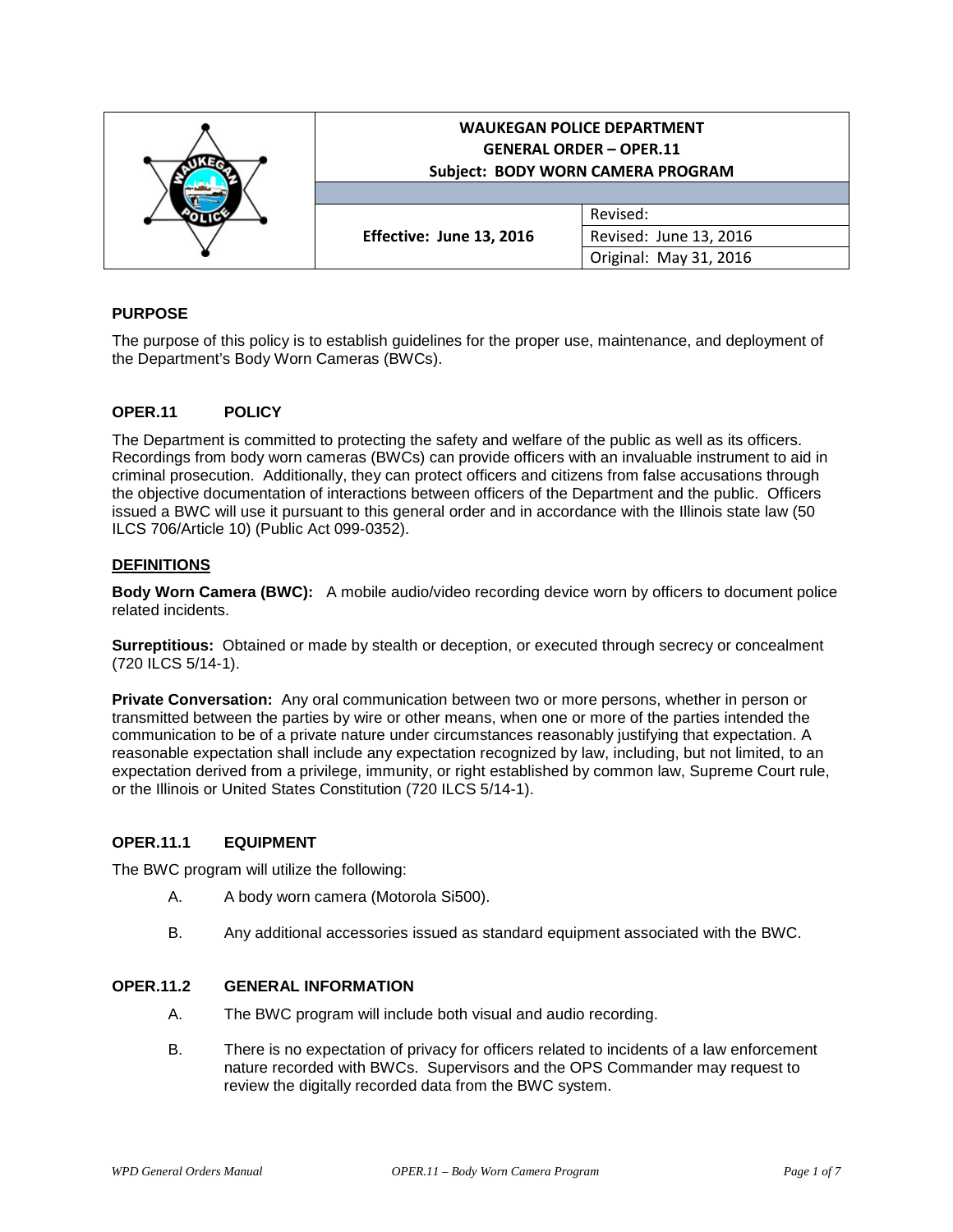- C. The surreptitious audio recording of a private conversation is prohibited by law.
- D. Officers will be assigned a specific BWC by serial number that will be utilized by that officer for the duration of the program.
- E. The BWC is manually activated by the officer wearing the camera. At the conclusion of an incident, the officer must manually turn off all recording processes.
- F. All recordings require an incident number. If unable to obtain an incident number when initiating a recording, the officer will obtain one immediately upon disengagement. Only one incident number will be obtained for each incident.
- G. All digitally recorded data created by the BWC will be retained for a minimum of 90 calendar days in accordance with State law, and purged thereafter. BWC system recordings may be retained for longer periods in the event the video becomes, or it is reasonable to believe it will become, evidence in a criminal or civil action, is subject to a lawful action to produce records, or for any other reason as defined by State law. Flagged videos will not be altered or destroyed for a minimum of 2 years after the recording was flagged. If the flagged video was used in a criminal, civil, or administrative proceeding, the recording shall not be destroyed except upon a final disposition and order from the court.
- H. Videos may be retained past the 90 day storage period if a supervisor designates the video for training purposes. If the recording is designated for training purposes, and the officer(s) recorded on the video have been notified and have no reasonable objections, the recordings may be viewed by other officers of the Waukegan Police Department, only in the presence of a training instructor, for the purposes of instruction, training, or ensuring compliance with Department policies. The BWC administrator will be responsible for compiling requests from Department personnel, Branch Court, Hearing Officers, and the Lake County State's Attorney's Office, and distributing as appropriate.
- I. Recordings shall not be used to discipline officers unless:
	- 1. A formal or informal documented complaint of misconduct has been made, or;
	- 2. A use of force incident has occurred, or;
	- 3. The encounter on the recording could result in a formal investigation under the Uniform Peace Officers' Disciplinary Act, or;
	- 4. As corroboration of other evidence of misconduct.

Nothing in this paragraph shall be construed to limit or prohibit a law enforcement officer from being subject to an action that does not amount to discipline.

- J. No officer may hinder or prohibit any person, not a law enforcement officer, from recording a law enforcement officer in the performance of his or her duties in a public place or when the officer has no reasonable expectation of privacy. The unlawful confiscation or destruction of the recording medium of a person who is not a law enforcement officer may result in potential criminal penalties, as well as any departmental discipline.
- K. If an officer wearing a BWC is in a vehicle equipped with an in-car video system, the officer will follow the Mobile Audio/Video general order in addition to this order.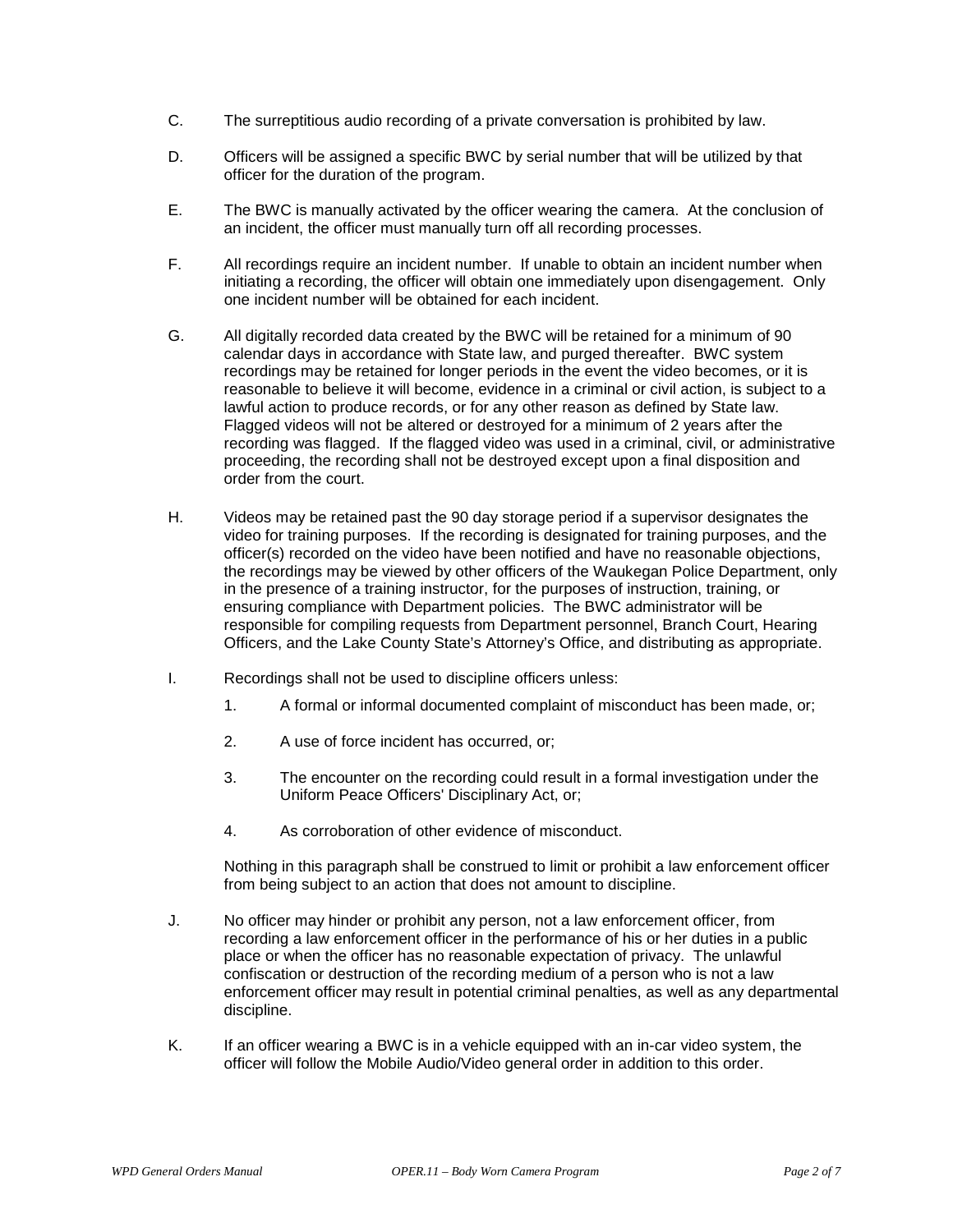- L. Cameras must be equipped with pre-event recording, capable of recording in video mode only, no more than 30 seconds prior to camera activation.
- M. Cameras must be capable of recording for a period of 10 hours or more.
- N. All sworn officers will receive training on the BWC equipment and software. Training shall include legal aspects, policy, and procedures.

# **OPER.11.3 RECORDING GUIDELINES**

- A. Officers will only use BWCs issued by the Department.
- B. Officers are permitted to record individuals:
	- 1. If they are on the public way or in public view;
	- 2. In private residences or in other places where a reasonable expectation of privacy exists and there is a lawful reason for the presence of law enforcement officers; during routine calls for service.
	- *NOTE: In a residence, there is a heightened degree and expectation of privacy. Officers should normally inform the resident that he or she is being recorded. If the resident wishes not to be recorded, this request should be documented by recording the request before the device is turned off. However, if an officer may enter a dwelling without the consent of the resident, such as when serving a warrant, or when the officer is there based on an exception to the warrant requirement, recordings should be made of the incident until its conclusion. As a general rule, if the officer must legally ask permission to enter a premises, he or she should also ask if the resident will allow recording.\**

*\*an excerpt from a publication of the IACP National Law Enforcement Policy Center*

- 3. Pursuant to State law, the officer must provide notice of recording to any person if the person has a reasonable expectation of privacy and proof of notice must be evident in the recording. If exigent circumstances exist which prevent the officer from providing notice, notice must be provided as soon as practicable.
- C. Officers assigned a BWC will activate the system to record the entire incident for all:
	- 1. Routine calls for service
	- 2. Investigatory stops
	- 3. Traffic stops
	- 4. Foot and vehicle pursuits
	- 5. Emergency driving situations (unless MAV is activated)
	- 6. Emergency vehicle responses to in-progress or just-occurred dispatches where fleeing suspects or vehicles may be captured on video leaving the crime scene (unless MAV is activated)
	- 7. High-risk situations, including search warrants
	- 8. Situations that may enhance the probability of evidence-based prosecution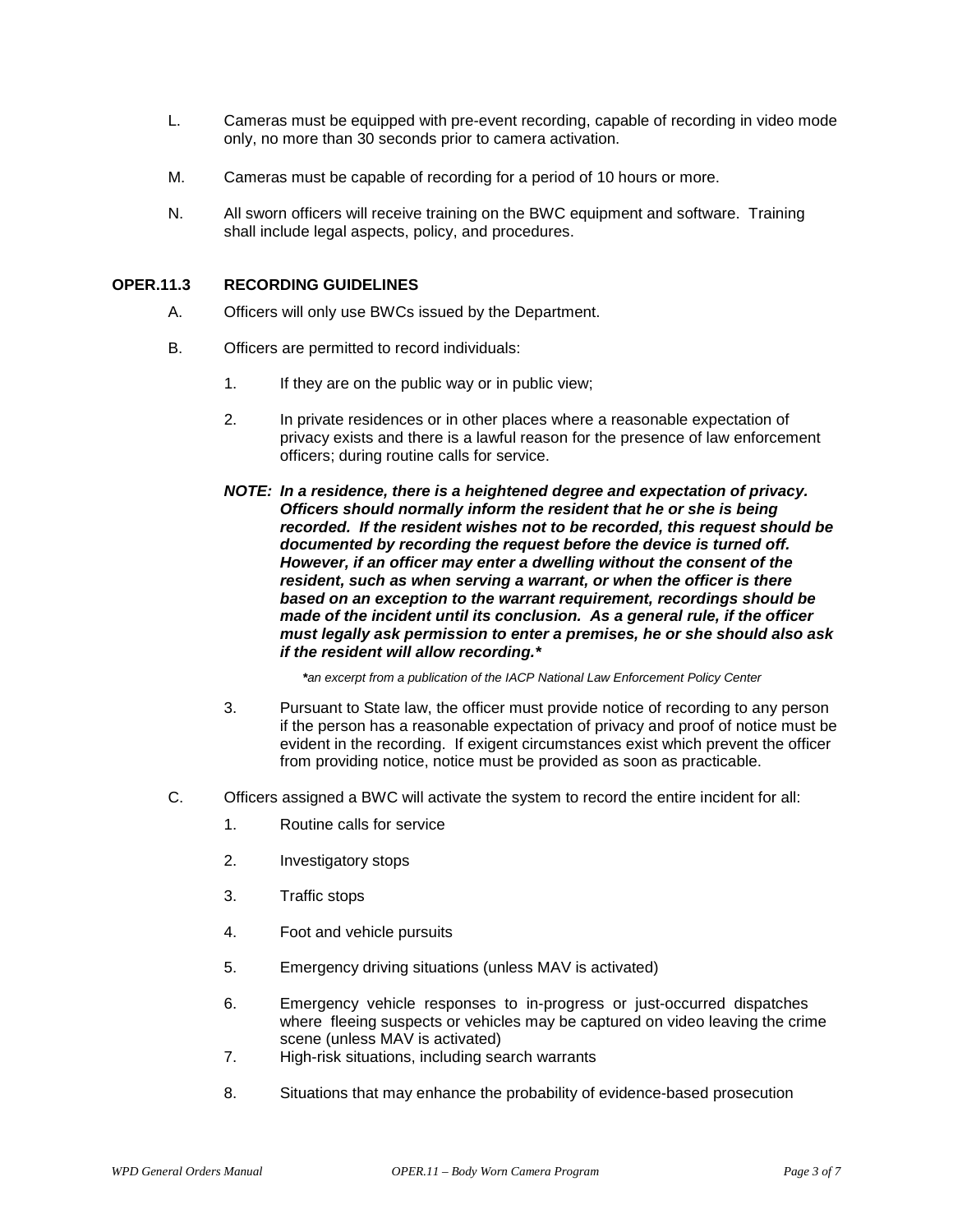- 9. Transportation of any prisoner or citizen
- 10. Situations that the officer, through training and experience, believes to serve a proper police purpose, for example, recording the processing of an uncooperative arrestee.

### *NOTE: Officers will not unreasonably endanger themselves or another person to conform with the provisions of this order. If exigent circumstances exist which prevent the camera from being turned on, the camera must be turned on as soon as practicable.*

- D. During the recording of an incident, officers will not turn off the BWC until the entire incident has been recorded or when further recording of the incident will not serve a police purpose. In the event of an arrest, the incident is concluded when the subject is transported to the station and arrives inside the building.
- E. Exceptions to recording

Officers may deactivate BWC's during non-enforcement activities such as:

- 1. Officer to officer conversations about crime charging issues or other general conversations.
- 2. Traffic control at fires, crime scenes, or crash scenes when the officer's likelihood of being involved in enforcement activities is low.
- 3. If the victim of a crime, a witness, or a confidential informant requests not to be recorded, the officer will comply with the request and disengage the BWC. However, an officer may continue to record or resume recording a victim or witness, if exigent circumstances exist, or if the officer has reasonable articulable suspicion that a victim or witness, or confidential informant has committed or is the process of committing a crime. Under these circumstances, and unless impractical or impossible, the officer must indicate on the recording the reason for continuing to record despite the request of the victim or witness.

# *NOTE: Officers will verbally state the justification for any disengagement of the BWC system prior to the entire incident being recorded, before disengaging the BWC. Additionally, if a case report is completed, the officer will document the justification in the narrative portion of the report.*

F. Prohibited Recordings

The BWC will not be used to record:

- 1. In locations where a reasonable expectation of privacy exists, such as dressing rooms or restrooms, unless required for capturing evidence.
- 2. Sensitive exposures of private body parts, unless required for capturing evidence.
- 3. Personal activities or other officers during routine, non-enforcement-related activities.
- 4. Inside medical facilities, including the back of an ambulance, except when a situation arises that the officer believes to serve a proper police purpose.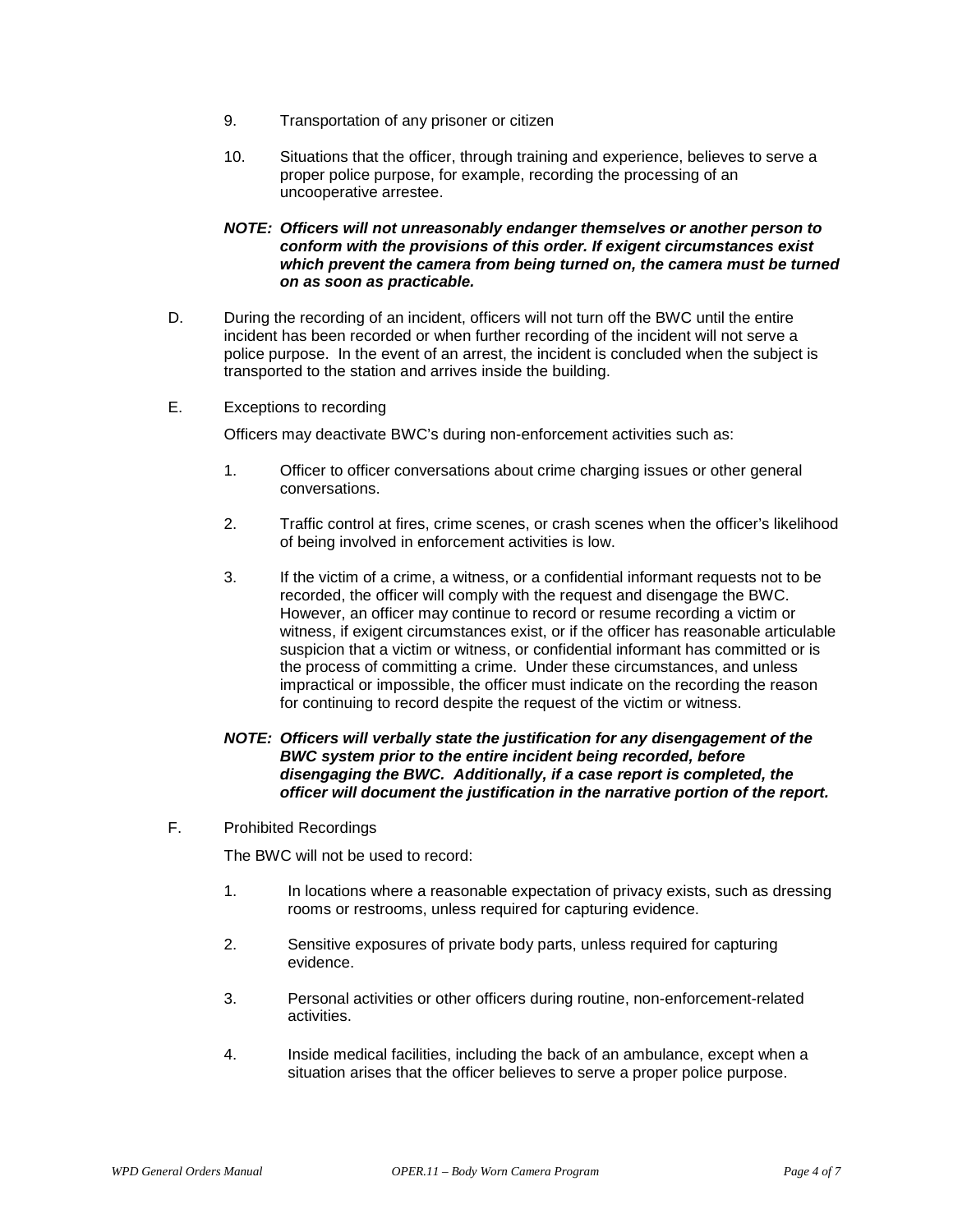# *NOTE: Officers will be aware of patient privacy rights when in hospital settings and follow the disengaging procedures of the BWC.*

5. Pursuant to administrative order 16-06 of the Nineteenth Judicial Circuit, a Law Enforcement Officer appearing in or entering a  $19<sup>th</sup>$  Judicial Circuit courtroom or its environs, which include the private and public hallways, rooms immediately adjacent to said hallways and the jury assembly and deliberation rooms, shall have the camera in an off or non-functioning position until the Law Enforcement Officer has left the courtroom and its environs.

# **OPER.11.4 OPERATIONAL PROCEDURES**

- A. Officers will:
	- 1. at the beginning of the tour of duty:
		- a. Visually and physically inspect the BWC and ensure that it is fully charged and operational.
		- b. Ensure the BWC is securely attached to the officer's person.
			- 1. The Motorola Si500 camera must be worn vertically at or above the center of the shirt pockets on the outside of the uniform shirt or outer vest carrier.
			- 2. If a uniform jacket is worn, the camera will be affixed in a similar fashion so that the functionality of the camera is not compromised.
			- 3. The Department will provide all equipment and accessories related to the BWCs.
		- c. Ensure that the BWC recording equipment is functioning correctly. Officers shall ensure the camera is set at the proper angle.

# *NOTE: Officers will immediately notify a supervisor if, at any time, the BWC is missing, lost, inoperable, or damaged. Officers will also send an email to the BWC Administrator.*

- 2. during the tour of duty:
	- a. Record events consistent with this order.
	- b. Per State law, the recording officer and his/her supervisor may review recordings prior to completing incident reports and other documentation, provided that the officer or his/her supervisor discloses that fact in the report or documentation.
	- c. If seeking approval of felony charges through the State's Attorney's Office, inform the ASA that the incident was recorded using a BWC.
	- d. Process video recordings
		- 1. During the shift, or before the conclusion of a tour of duty, officers must tag each video created. Videos can be viewed and tagged in the station or on the BWC unit.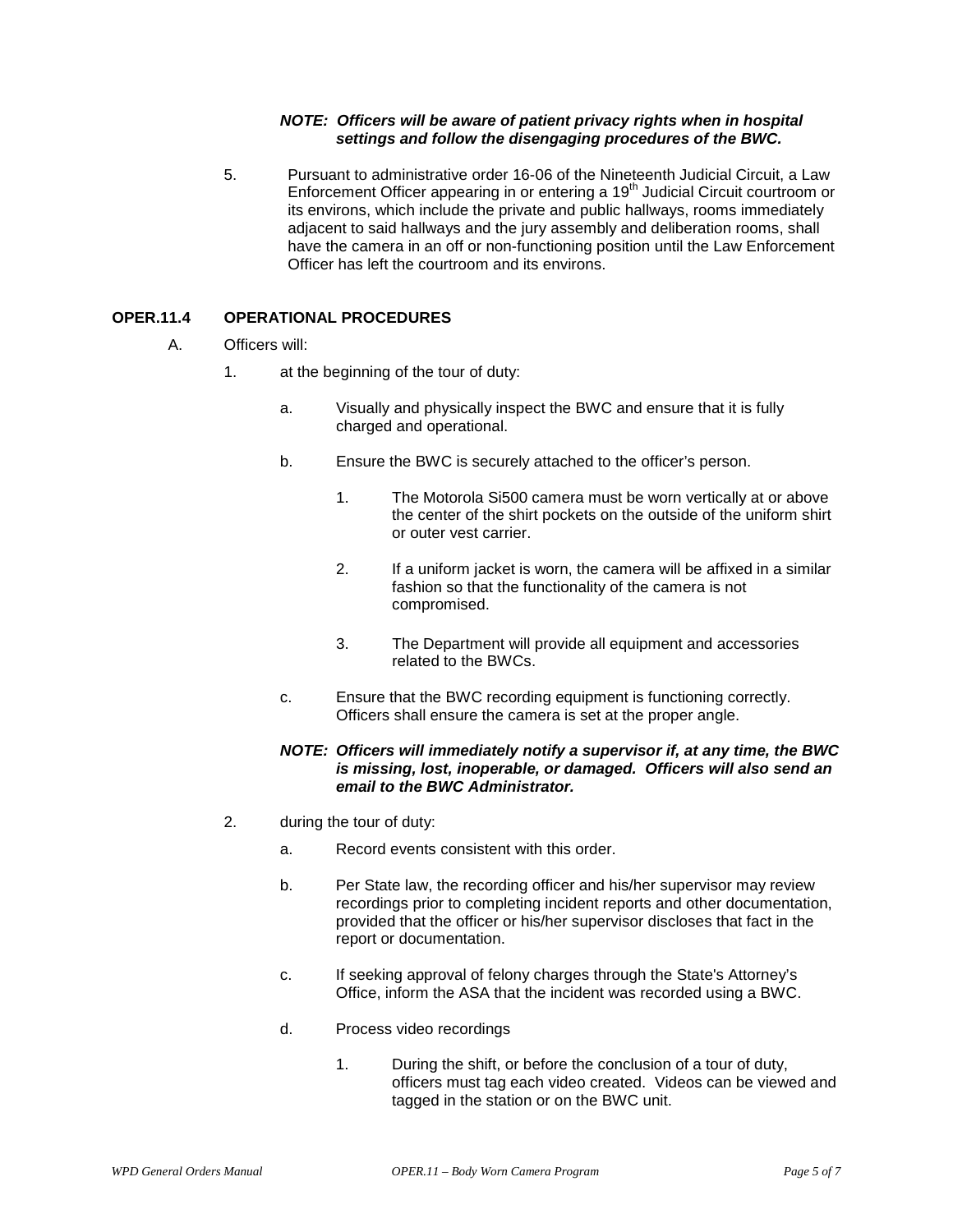- 2. If unable to tag the videos during the shift, the officer will need to return to the station, prior to the end of shift, and tag video at that time. Required tagging fields include the report number.
- 3. at the conclusion of a tour of duty:
	- a. Officers must ensure all videos are downloaded and tagged.
	- b. All BWC users must return to the station at the end of shift so that the wireless uploading of videos may take place.
- B. Supervisors assigned to officers using a Department-issued BWC will ensure:
	- 1. Officers are using the BWC consistent with this directive.
	- 2. An e-mail is sent to the BWC Administrator whenever any officer is unable to use the BWC or download digitally recorded data due to technical problems.
	- 3. An investigation is initiated when notified of a missing, lost, or damaged BWC.
	- 4. The usage and uploading of the BWCs is consistent with this order.
	- 5. Monthly, supervisors shall take a random sample of recordings to review in order to assess officer's performance, proper usage, and identify any need for training. Results of the random sampling shall be documented in the shift's monthly report.
- C. Critical Incident Protocol:
	- 1. In the event of a serious incident (officer involved shooting, serious injury or death, serious police vehicle accident, etc.), BWC users will not view the recorded data until the personnel responsible for the investigation arrives on scene.
	- 2. This does not prohibit officers from viewing the recorded data in the event of an exigency where viewing will assist with the present investigation (suspect descriptions, suspect vehicles, direction of travel, etc.).
	- 3. All videos relevant to a specific incident shall be made available for viewing to all involved officers for a reasonable time prior to giving a statement or preparing a report regarding the incident.

### **OPER.11.5 VIEWING DIGITALLY RECORDED DATA**

- A. All digitally recorded data created with the BWC is the property of the Waukegan Police Department. Dissemination of any digitally recorded data outside the Department is strictly prohibited without specific authorization from the Chief of Police or his designee. Digitally recorded data will be distributed pursuant to a valid court ordered subpoena, preservation order of court, or FOIA request.
	- *NOTE: Unauthorized duplicating, capturing, or disseminating of audio or video from BWC footage is strictly prohibited. For example, officers are authorized to view their own BWC footage on a Department workstation but may not record this footage with a cell phone, camera, or other method.*